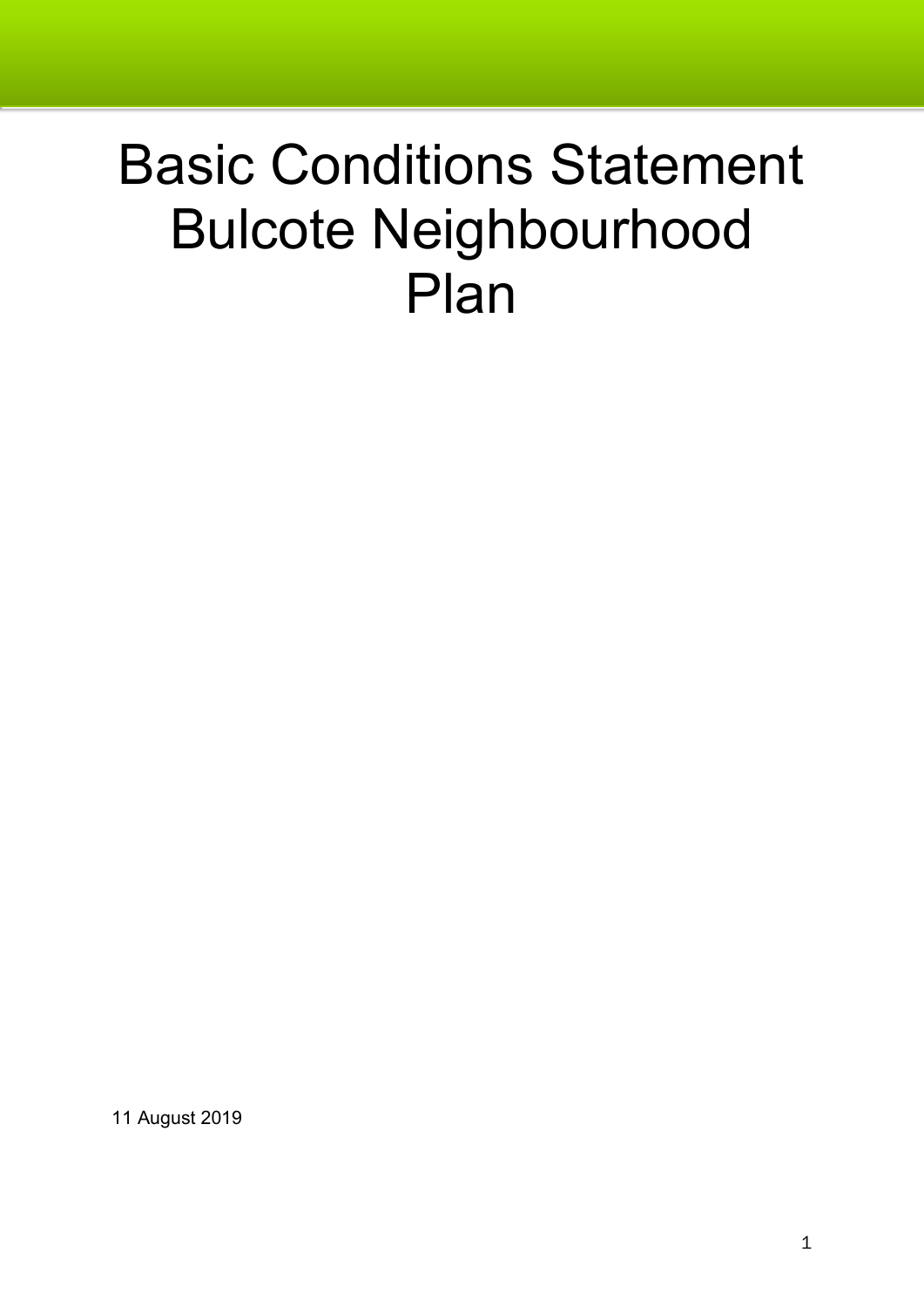## **Table of Contents**

| $\mathbf{1}$   |                                                                            |  |
|----------------|----------------------------------------------------------------------------|--|
|                |                                                                            |  |
|                |                                                                            |  |
| $\overline{2}$ |                                                                            |  |
| 3              |                                                                            |  |
| 4              | Contribution to the Achievement of Sustainable Development11               |  |
| 5              |                                                                            |  |
|                | Strategic Environmental Assessment (SEA) and Habitat Regulation Assessment |  |
|                |                                                                            |  |
| 6              |                                                                            |  |
|                | Newark and Sherwood District Council Amended Core Strategy 2019-203313     |  |
| 7              |                                                                            |  |
| 8              |                                                                            |  |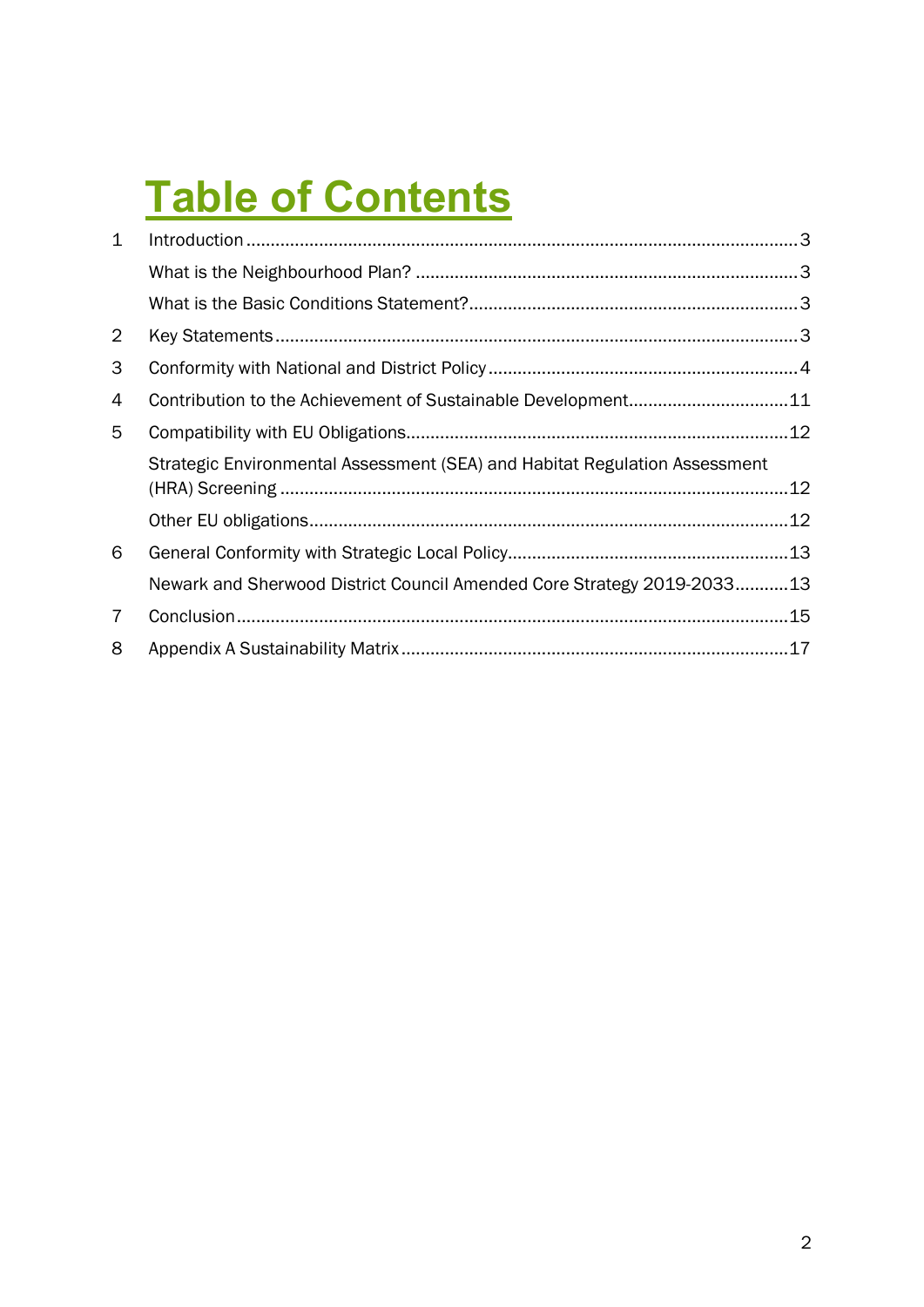#### **1 Introduction**

#### What is the Neighbourhood Plan?

- 1.1 The Bulcote Neighbourhood Development Plan (hereafter the Bulcote NP) has been prepared in accordance with the Town and Country Planning Act 1990, the Planning & Compulsory Purchase Act 2004, the Localism Act 2011, the Neighbourhood Planning (General) Regulations 2012 and Directive 2001/42/EC on Strategic Environmental Assessment. The Plan establishes a vision of the future for the Parish and sets out how that vision will be realised through planning and controlling land use and development change.
- 1.2 The Plan relates to planning matters (the use and development of land) and has been prepared in accordance with the statutory requirements and processes set out in the Town and Country Planning Act 1990 (as amended by the Localism Act 2011) and the Neighbourhood Planning Regulations 2012.

#### What is the Basic Conditions Statement?

- 1.3 This Basic Conditions Statement has been prepared to accompany the Bulcote Neighbourhood Plan. Paragraph 8(2) of Schedule 4B to the Town and Country Planning Act 1990 as applied to neighbourhood plans by section 38A of the Planning and Compulsory Purchase Act 2004, requires that Neighbourhood Development Plans meets each of the following Basic Conditions. <sup>1</sup>:
	- I. has regard to national policies and advice contained in guidance issued by the Secretary of State it is appropriate to make the neighbourhood plan,
	- II. contributes to the achievement of sustainable development,
	- III. is in general conformity with the strategic policies contained in the development plan for the area of the authority (or any part of that area),
	- IV. does not breach and is otherwise compatible with European Union (EU) and European Convention on Human Rights (ECHR) obligations,
	- V. does not breach the requirements of the requirements of chapter 8 part 6 of the Conservation of Habitats and Species Regulations 2017,
	- VI. has regard to all material considerations it is appropriate that the is made.
- 1.4 This document outlines how the Bulcote NP meets all of the above Basic Conditions.

#### **2 Key Statements**

- 2.1 The Plan area covers the Parish of Bulcote. Bulcote Parish Council is the qualifying body responsible for the preparation of this Neighbourhood Plan. The Bulcote Neighbourhood Plan expresses policies that relate to the development and use of land only within the neighbourhood area.
- 2.2 The neighbourhood area is contiguous with the Plan area boundary as shown on the map accompanying the neighbourhood designation application.

<sup>1</sup> See national planning practice guidance Paragraph: 065 Reference ID: 41-065-20140306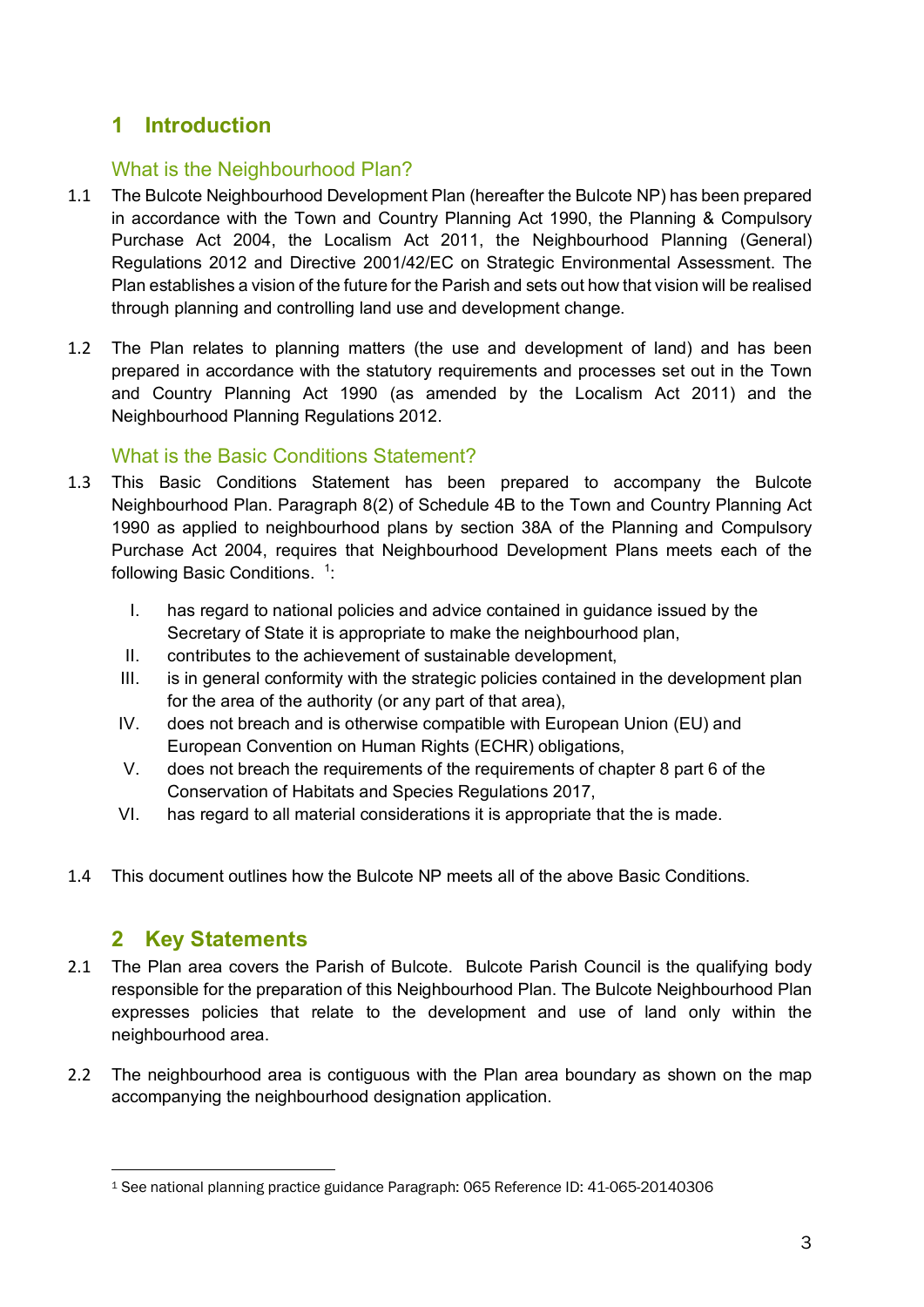- 2.3 The Bulcote Neighbourhood Plan covers the period from 2019 to 2033. The period has been chosen to align with that of the Newark and Sherwood District's Amended Core Strategy.
- 2.4 The Plan proposals do not deal with County matters (mineral extraction and waste development), nationally significant infrastructure or any other matters set out in Section 61K of the Town and Country Planning Act 1990 as 'excluded development'.
- 2.5 The Bulcote Neighbourhood Plan does not relate to more than one neighbourhood area. It is related to Bulcote Parish as designated by Newark and Sherwood District Council on 26<sup>th</sup> April 2018 as shown in figure 1 below.



#### **Figure 1: Bulcote Neighbourhood Area**

- 2.6 There are no other Neighbourhood Plans in place for the Bulcote neighbourhood area.
- 2.7 The Pre-Submission Draft Bulcote Neighbourhood Plan was made available for consultation in accordance with Regulation 14 of the Neighbourhood Plan Regulations from 1<sup>st</sup> April to  $31st$ May 2019. Amendments have been made to the document based on the comments received and these are summarised in the document entitled 'Consultation Statement'.

#### **3 Conformity with National and District Policy**

3.1 The Neighbourhood Plan has been prepared having regard to national policies and advice set out in the National Planning Policy Framework (NPPF)<sup>2</sup>. Paragraphs  $28 - 30$  and footnote 16 of the NPPF refers to Neighbourhood Plans requiring them to have regard to the policies in

<sup>2</sup> All references are to the NPPF 2019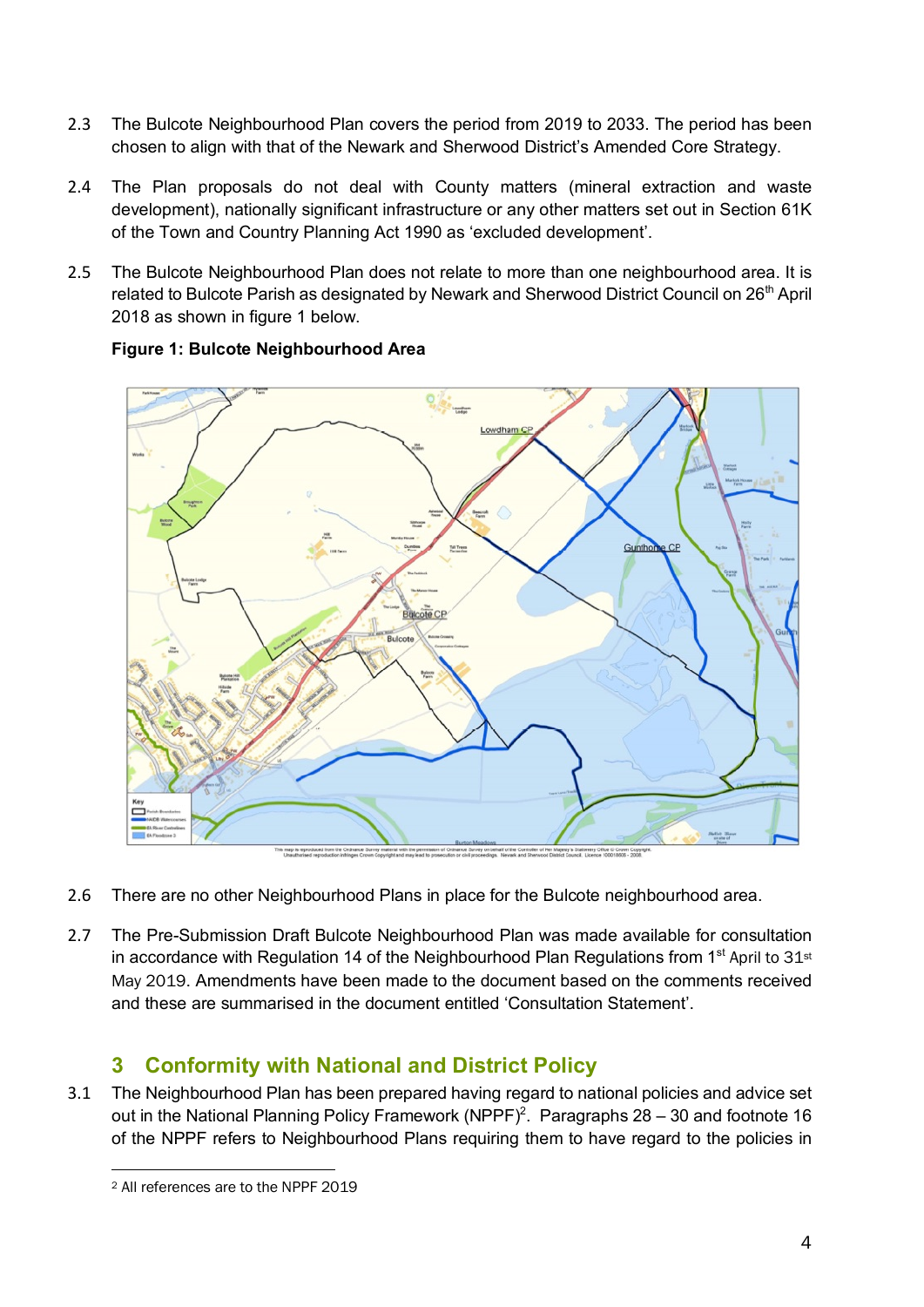the NPPF and to be in general conformity with strategic policies in any development plan that covers the area.

- 3.2 The NPPF provides a framework within which local communities can produce neighbourhood development plans for their area and sets out how planning should help achieve sustainable development (see paragraphs below relating to achieving sustainable development).
- 3.3 The Bulcote Neighbourhood Plan has also been prepared having regard to the strategic policies contained in the Amended Core Strategy for Newark and Sherwood District Council (NSDC) adopted March 2019.
- 3.4 The policies in the Bulcote Neighbourhood Plan have been drafted to be in general conformity with the adopted polices
- 3.5 Documents commissioned by NSDC to support District polices have also been used to guide the Neighbourhood Plan policies. These are;
	- a) Landscape Character Assessment 2013
	- b) Residential Design Successful Places: Supplementary Planning Document 2013
	- c) Bulcote Conservation Area Appraisal 2001
	- d) Green Infrastructure Strategy 2010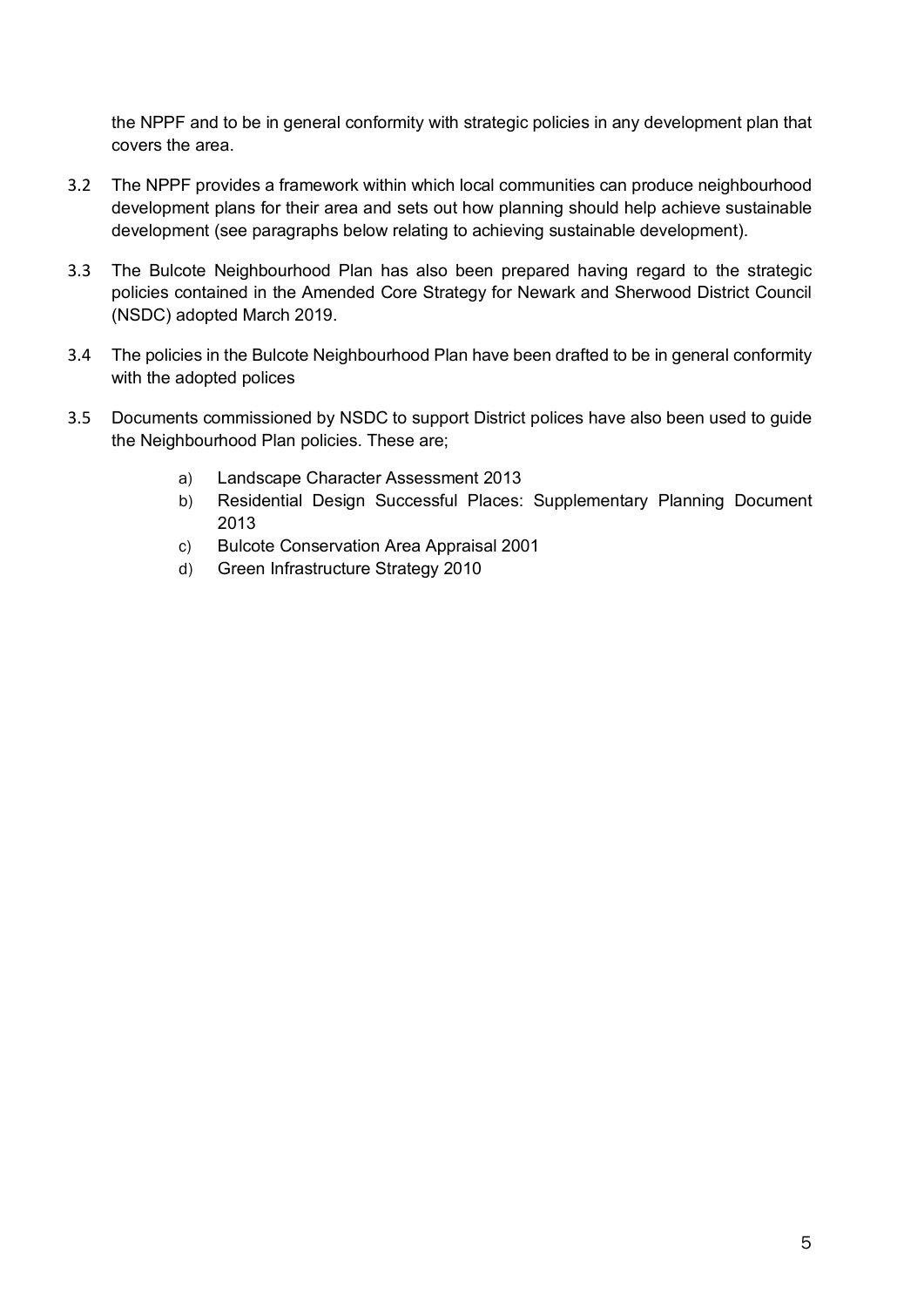**Table 1: How each Neighbourhood Plan Objective has regard to the key themes (section headings) in the NPPF.**

| <b>Objective</b><br>No. | <b>Summary</b>                                                        | <b>Relevant NPPF Theme</b>                           |  |  |
|-------------------------|-----------------------------------------------------------------------|------------------------------------------------------|--|--|
|                         |                                                                       |                                                      |  |  |
| 1                       | Ensuring that new                                                     | Conserving and enhancing the natural                 |  |  |
|                         | development minimises<br>its impact on the                            | environment                                          |  |  |
|                         | landscape character.                                                  | Conserving and enhancing the built environment       |  |  |
|                         |                                                                       | Achieving sustainable development                    |  |  |
| $\overline{2}$          | Ensuring<br>that                                                      | Conserving and enhancing the historic                |  |  |
|                         | development<br>protects                                               | environment                                          |  |  |
|                         | where<br>possible<br>and<br>enhances the<br>heritage                  | Achieving well-design places                         |  |  |
|                         | assets of the parish.                                                 | Achieving sustainable development                    |  |  |
|                         |                                                                       | Conserving and enhancing the natural<br>environment. |  |  |
| 3                       | Ensuring<br>new                                                       | Achieving well-design places                         |  |  |
|                         | development is designed                                               |                                                      |  |  |
|                         | to a high quality and<br>reinforces existing<br>local                 | Achieving sustainable development                    |  |  |
|                         |                                                                       | Conserving and enhancing the natural                 |  |  |
|                         | rural character                                                       | environment.                                         |  |  |
| $\overline{4}$          | Maintaining<br>and                                                    | Promoting healthy and safe communities               |  |  |
|                         | enhancing the community<br>and commercial facilities                  | Achieving sustainable development                    |  |  |
|                         | within Bulcote.                                                       | Supporting a prosperous rural economy                |  |  |
|                         |                                                                       |                                                      |  |  |
| 5                       | Protecting and enhancing<br>the green open spaces                     | Conserving and enhancing the natural<br>environment  |  |  |
|                         | within and on the edge of                                             |                                                      |  |  |
|                         | the village to protect and                                            | Promoting healthy and safe communities               |  |  |
|                         | improve access to the                                                 |                                                      |  |  |
|                         | countryside and the river.                                            |                                                      |  |  |
| 6                       | Protecting and improving                                              | Conserving and enhancing the natural                 |  |  |
|                         | the biodiversity of the                                               | environment                                          |  |  |
|                         | parish                                                                |                                                      |  |  |
|                         |                                                                       | Achieving sustainable development                    |  |  |
| 7                       | To encourage developers                                               | Delivering a sufficient supply of homes              |  |  |
|                         | to consult with the<br>community early in the<br>planning application | Promoting healthy and safe communities               |  |  |
|                         | process wherever                                                      |                                                      |  |  |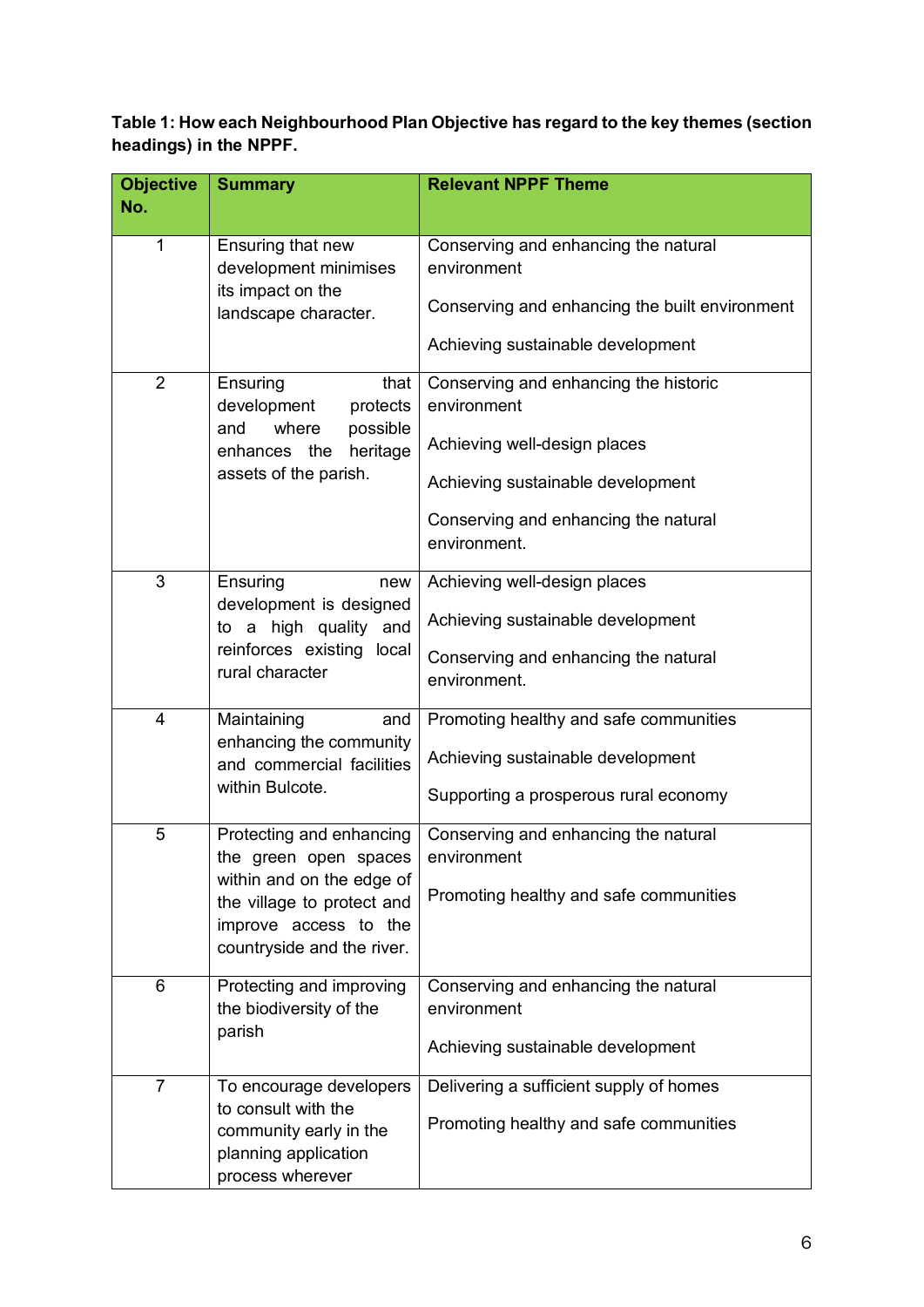| <b>Objective</b><br>No. | <b>Summary</b>                                                                                | <b>Relevant NPPF Theme</b>                                                                                                                                                                 |  |  |
|-------------------------|-----------------------------------------------------------------------------------------------|--------------------------------------------------------------------------------------------------------------------------------------------------------------------------------------------|--|--|
|                         | possible so local people<br>can inform the design,<br>location and layout of a<br>scheme. $3$ | Para 128 encourages early discussion between<br>the applicants and the local community 'clarifying<br>expectations and reconciling local  interests'.<br>Achieving sustainable development |  |  |

#### **Table 2: Assessment of how each policy in the Bulcote NP conforms to the NPPF**

| Neighbourhood     | <b>Policy Title</b>                                                                                         | <b>NPPF</b><br>Ref  | <b>Commentary</b>                                                                                                                                                                                                                                                                                                                                                                                                                                                                                                                                                                                                                                                    |  |
|-------------------|-------------------------------------------------------------------------------------------------------------|---------------------|----------------------------------------------------------------------------------------------------------------------------------------------------------------------------------------------------------------------------------------------------------------------------------------------------------------------------------------------------------------------------------------------------------------------------------------------------------------------------------------------------------------------------------------------------------------------------------------------------------------------------------------------------------------------|--|
| <b>Policy No.</b> |                                                                                                             | (para.)             |                                                                                                                                                                                                                                                                                                                                                                                                                                                                                                                                                                                                                                                                      |  |
| 1                 | Sustainable<br>Development<br>and the Built<br>Form<br>of<br><b>Bulcote</b>                                 | 7,8,11,12           | <b>NPPF</b><br>enshrines<br><b>The</b><br>sustainable<br>development at the heart of planning<br>(para 7,8,9,11,12). NPP1 defines what<br>sustainable development is in the<br>context of Bulcote parish. This includes<br>a NP policy that establishes a built form<br>in accordance with NSDCs approach.<br>This provides certainty in respect of the<br>boundary to the built form and the need<br>to protect valued open spaces and<br>landscapes immediately around it.                                                                                                                                                                                         |  |
| $\overline{2}$    | Protecting the<br>Landscape<br>Character<br>of<br><b>Bulcote</b><br>and<br>Enhancing<br><b>Biodiversity</b> | 118,<br>127,<br>170 | The landscape character of the parish,<br>with the 'parkland' aspect of the historic<br>core and the wide open fields around<br>the River Trent are defining features.<br>The NPPF at para 118 states that<br>planning<br>policies<br>should<br>'take<br>'opportunities<br>to<br>achieve<br>net<br>environmental gain'. NPP2 provides a<br>clear policy framework to show how the<br>impact on biodiversity of development<br>will be assessed and how it can be<br>mitigated.<br>The<br>NPPF<br>at para 127<br>requires<br>policies<br>planning<br>to<br>that<br>ensure<br>developments will 'function well and add<br>to the overall quality of the area' not just |  |

<sup>&</sup>lt;sup>3</sup> As community objective 7 is not a land use policy this is reflected as a key principle in the Neighbourhood Plan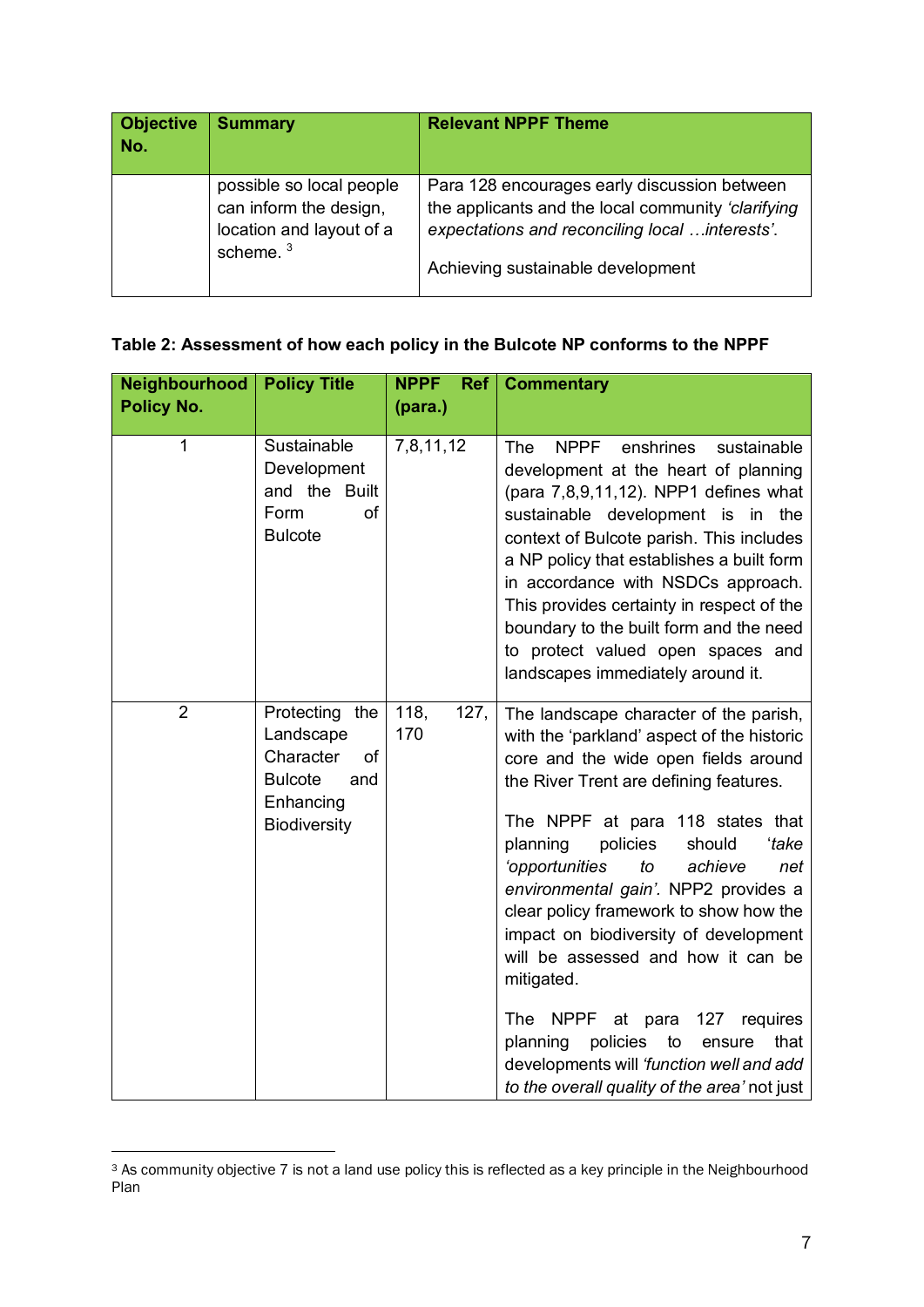| Neighbourhood<br><b>Policy Title</b><br><b>NPPF</b> |                                                                                                       | <b>Ref</b>   Commentary                                     |                                                                                                                                                                                                                                                                                                                                                                                                                                                                                                                                                                                                                                                                                                                                         |  |
|-----------------------------------------------------|-------------------------------------------------------------------------------------------------------|-------------------------------------------------------------|-----------------------------------------------------------------------------------------------------------------------------------------------------------------------------------------------------------------------------------------------------------------------------------------------------------------------------------------------------------------------------------------------------------------------------------------------------------------------------------------------------------------------------------------------------------------------------------------------------------------------------------------------------------------------------------------------------------------------------------------|--|
| <b>Policy No.</b>                                   |                                                                                                       | (para.)                                                     |                                                                                                                                                                                                                                                                                                                                                                                                                                                                                                                                                                                                                                                                                                                                         |  |
|                                                     |                                                                                                       |                                                             | in the short term but over the life time of<br>the development.<br>NPPF at para 170 requires<br>The<br>planning policies to 'contribute to and<br>enhance<br>the<br>natural<br>and<br>local<br>environment<br>by<br>protecting<br>and<br>enhancing valued landscapes'                                                                                                                                                                                                                                                                                                                                                                                                                                                                   |  |
|                                                     |                                                                                                       |                                                             | NPP2 defines the overall approach to<br>landscape<br>character in<br>protecting<br>considering the location for future<br>development. It is<br>based<br>on<br>an<br>understanding and evaluation of the<br>defining characteristics of the Parish<br>undertaken<br>for the Neighbourhood<br><b>Bulcote</b><br>Plan.<br>The<br>Design<br>Guide<br>combines an assessment of landscape<br>character with the historic landscape (in<br>accordance with NPPF para 127c).<br>Based on this detailed analysis NPP 2<br>provides a framework to identify the<br>local (as well as district) value of the<br>landscape. NPP2 also shows how<br>development can not only result in no<br>loss to biodiversity but can result in a net<br>gain. |  |
| 3                                                   | $\overline{\text{Importance}}$ of   124,<br>Energy<br>Efficiency and<br><b>High-Quality</b><br>Design | 125,<br>126<br>127, 129,<br>130<br>131<br>185 c<br>148, 150 | In accordance with NPPF para 125<br>NPP3 provides 'a clear vision and<br>expectations, so that applicants have<br>certainty about what is likely to be<br>acceptable and how these will be<br>tested'.<br>NPP3 ensures that development adds<br>to the overall quality. The policy is<br>'sympathetic to local character and<br>history including the surrounding built<br>environment and landscape setting 'as<br>it is based on the Bulcote Village Design<br>Guide.                                                                                                                                                                                                                                                                 |  |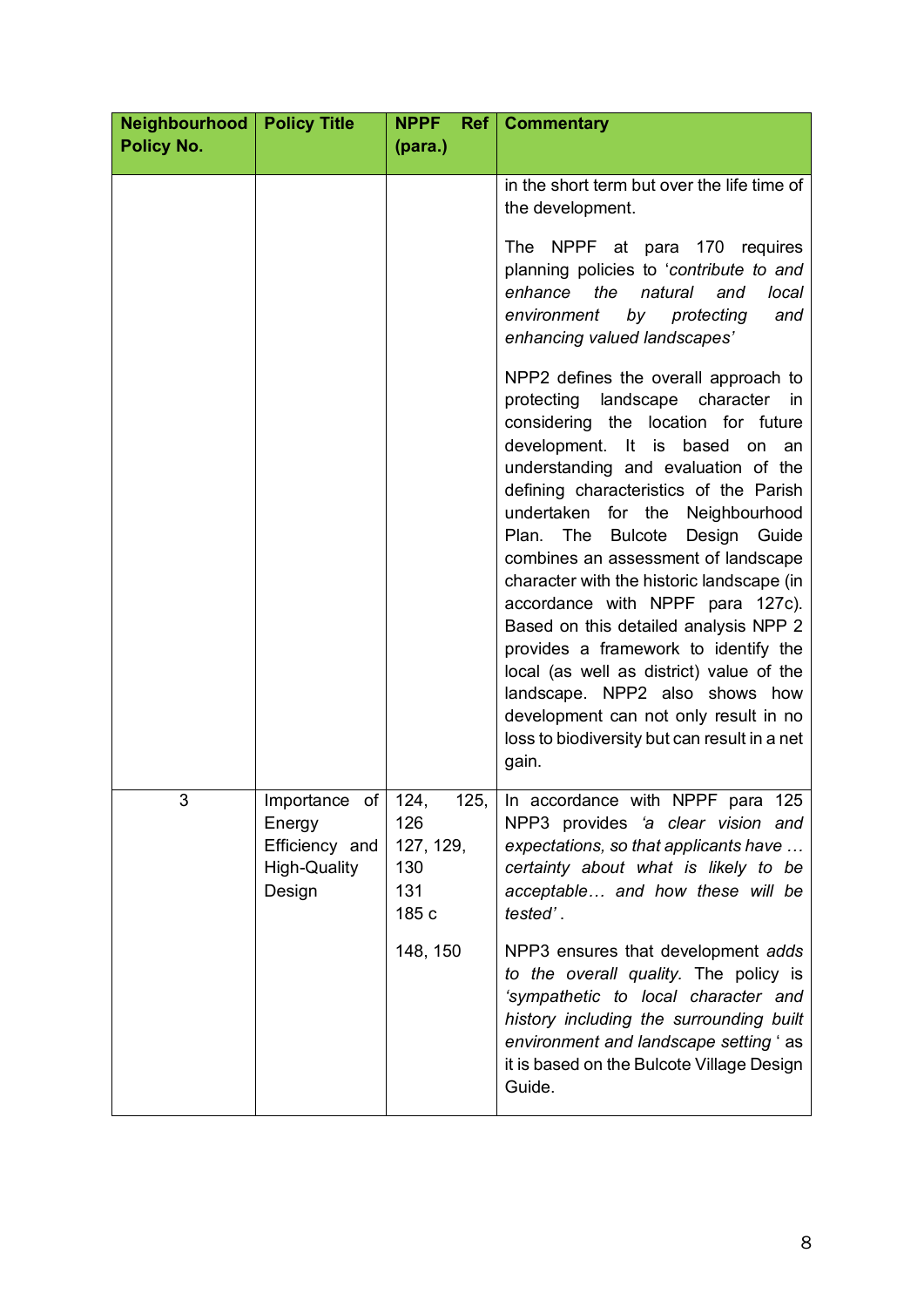| Neighbourhood<br><b>Policy No.</b> | <b>Policy Title</b>                       | <b>NPPF</b><br>(para.) |      | <b>Ref</b>   Commentary                                                                                                                                                                                                                                                                                                                                         |
|------------------------------------|-------------------------------------------|------------------------|------|-----------------------------------------------------------------------------------------------------------------------------------------------------------------------------------------------------------------------------------------------------------------------------------------------------------------------------------------------------------------|
|                                    |                                           |                        |      | NPP3 (8) and (9) allows flexibility for<br>innovative and/or contemporary design<br>where it adds to the overall quality.                                                                                                                                                                                                                                       |
|                                    |                                           |                        |      | The use of BfL12 is encouraged to<br>provide a measure of the standard<br>required.                                                                                                                                                                                                                                                                             |
|                                    |                                           |                        |      | The NPPF sees the planning system as<br>crucial in supporting the transition to a<br>low carbon future to 'shape places in<br>ways that minimise vulnerability and<br>improve resilience' New development<br>should be planned in ways that 'can<br>to reduce greenhouse<br>help<br>gas<br>emissions, such as through its location,<br>orientation and design.' |
|                                    |                                           |                        |      | Given the extent of flood zone 2 and 3<br>in the Parish and the age of many of the<br>buildings NPP3 $(9)$ $(10)$ and $(11)$<br>encourages the use of materials, layout<br>and orientation that will build resilience<br>in the design of new development.                                                                                                      |
| $\overline{4}$                     | Designation of<br>Local<br>Green<br>Space | 99,100                 |      | The NPPF encourages communities to<br>identify for special protection green<br>areas of particular importance. NPP 4<br>identifies 5 such areas of tranquillity<br>and/or community value that will be<br>protected from development.                                                                                                                           |
| 5                                  | Protecting<br>heritage<br>assets          | 184,<br>185,<br>192    | 189, | The heritage of Bulcote is a defining<br>feature. The NPPF places<br>great<br>importance on the protection<br>and<br>enhancement of heritage asset and that<br>these assets are an irreplaceable<br>resource and should be conserved in a<br>their<br>appropriate<br>to<br>manner<br>significance'.                                                             |
|                                    |                                           |                        |      | NPP5 reinforces national and District<br>policy on protecting the conservation<br>area, listed buildings and their setting<br>and provides locally specific guidance<br>on the reuse of Bulcote Farm.                                                                                                                                                           |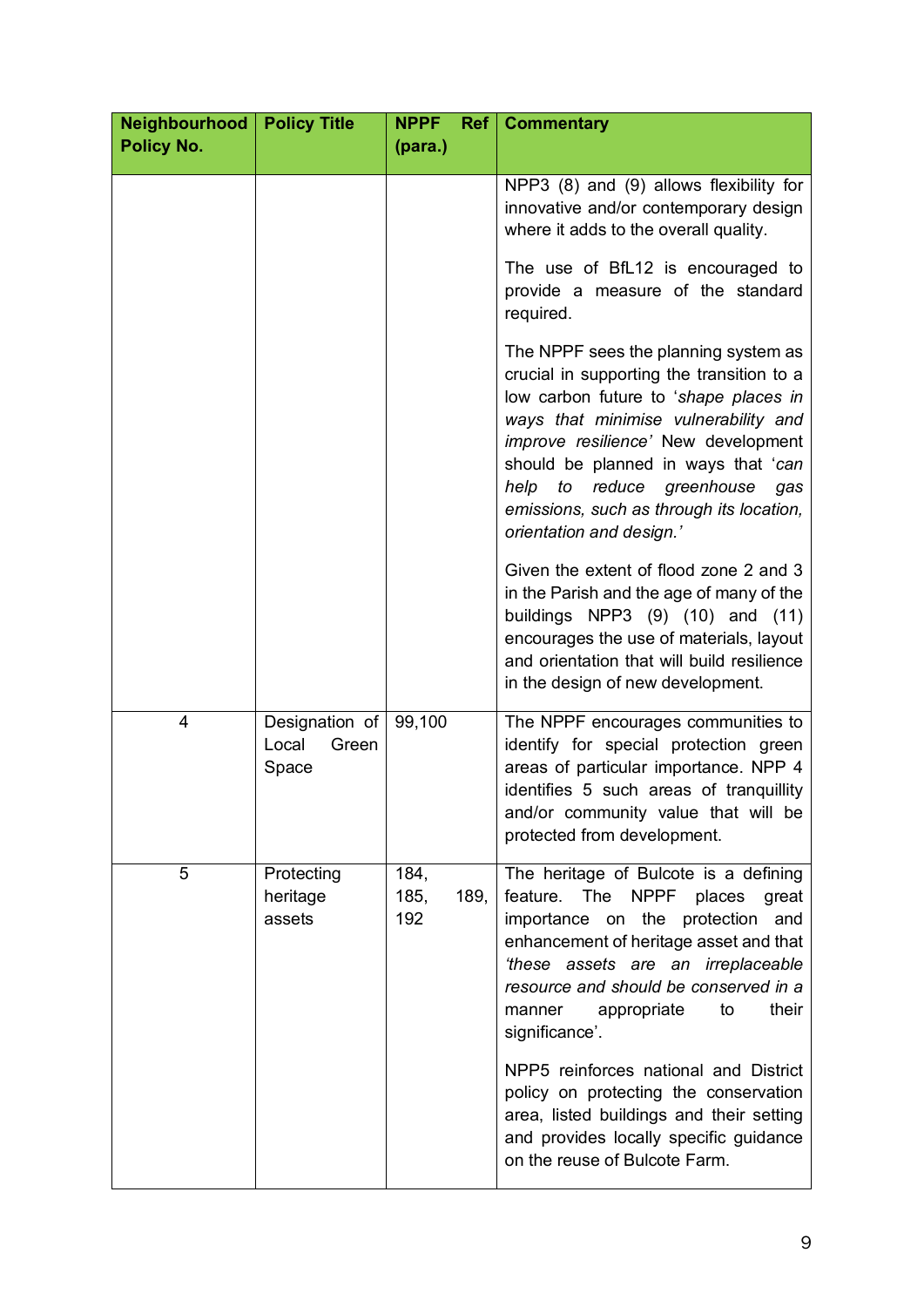| Neighbourhood<br><b>Policy No.</b> | <b>Policy Title</b>                                         | <b>NPPF</b><br>Ref <br>(para.) | <b>Commentary</b>                                                                                                                                                                                                                                                                                                                                                                                                                                  |
|------------------------------------|-------------------------------------------------------------|--------------------------------|----------------------------------------------------------------------------------------------------------------------------------------------------------------------------------------------------------------------------------------------------------------------------------------------------------------------------------------------------------------------------------------------------------------------------------------------------|
|                                    |                                                             |                                | NPP 5 also sets out a clear framework<br>identifying<br>buildings nominated<br>as<br>locally important heritage assets and<br>setting<br>out<br>how<br>the<br>impact<br>of<br>development on heritage assets should<br>be considered.                                                                                                                                                                                                              |
| 6                                  | Enhancing the<br>provision<br>of<br>community<br>facilities | 83                             | The NPPF states that planning policies<br>enable<br>'the retention<br>should<br>and<br>of<br>development<br>accessible<br>local<br>services and community facilities, such<br>as local shops, meeting places, sports<br>venues, open space,' cultural buildings,<br>public houses and places of worship.'                                                                                                                                          |
|                                    |                                                             |                                | NPP <sub>6</sub><br>supports the<br>need<br>for<br>community building and provides a<br>policy framework to seek a suitable site<br>whilst balancing the need to protect the<br>green belt and valued landscape<br>around the village.                                                                                                                                                                                                             |
| $\overline{7}$                     | Improving<br>access to the<br>countryside                   | 118                            | The NPPF states 'Should encourage<br>benefitsincluding<br>multiple<br>taking<br>achieve<br>opportunities<br>to<br>net<br>environmental games - such<br>as<br>developments that would  improve<br>public access to the countryside.'                                                                                                                                                                                                                |
|                                    |                                                             |                                | supports<br>NPP7<br>development<br>that<br>protects and/or improves the existing<br>permissive and public footpath network.                                                                                                                                                                                                                                                                                                                        |
| 8                                  | Supporting<br>Local<br>Employment                           | 83                             | The NPPF supports 'the sustainable<br>growth and expansion of all types of<br>business in rural areas both through<br>conversion of existing buildings and<br>well-designed<br>buildings<br>new<br>sustainable rural tourism and leisure<br>developments<br>the<br>which<br>respect<br>character of the countryside'<br>NPP 8 supports the expansion of local<br>employment and the reuse of the former<br>Tall Trees Garden Centre, so long as as |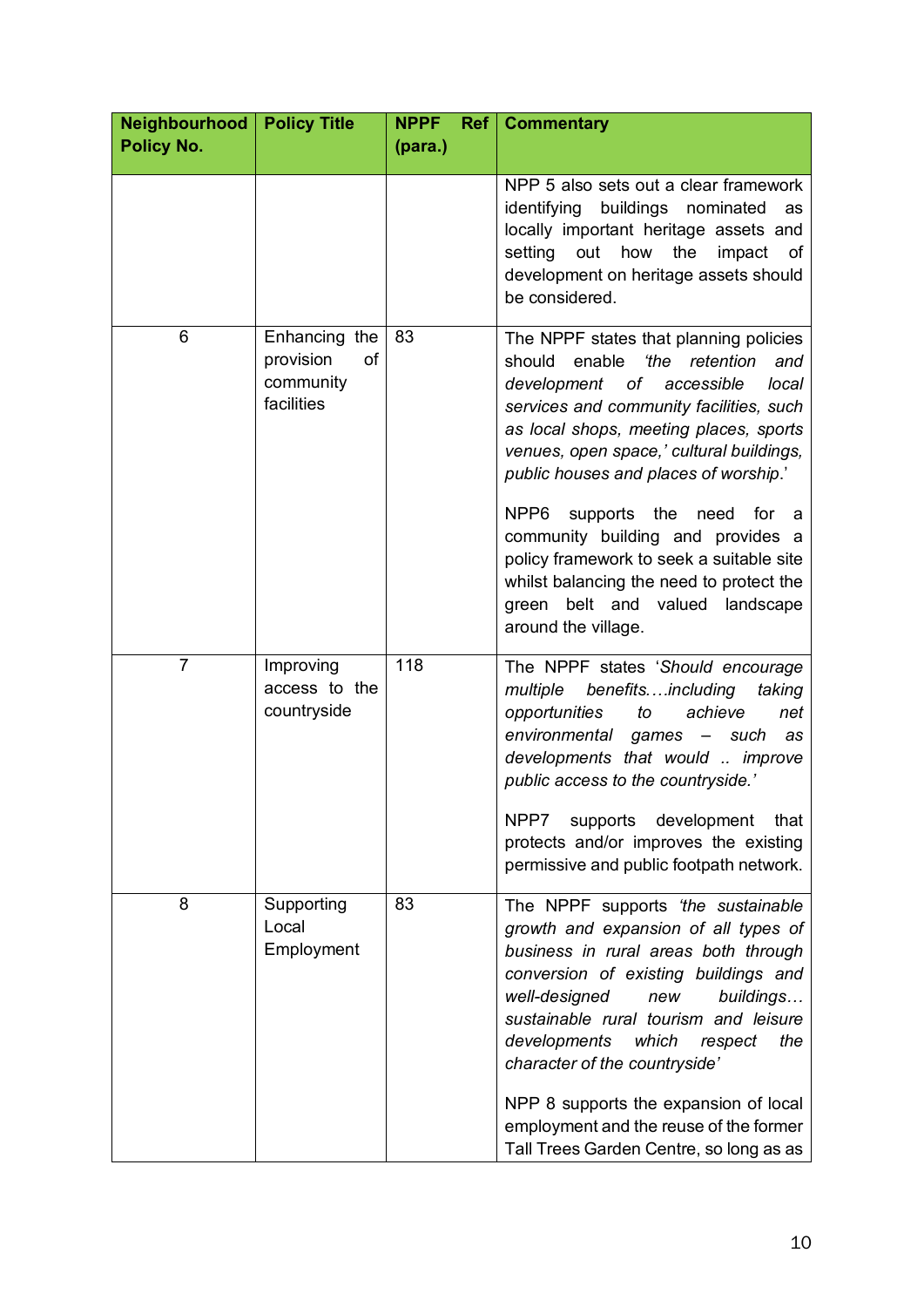| Neighbourhood   Policy Title<br><b>Policy No.</b> | (para.) | NPPF Ref Commentary                                                     |
|---------------------------------------------------|---------|-------------------------------------------------------------------------|
|                                                   |         | the design and layout is suitable to its<br>location in the green belt. |

#### **4 Contribution to the Achievement of Sustainable Development**

- 4.1 The NPPF has a presumption in favour of sustainable development. The NPPF defines sustainable development has having three overarching objectives *'which are interdependent and need to be pursued in mutually supportive ways (so that opportunities can be taken to secure net gains across each of the different objectives)'*. <sup>4</sup> The Bulcote NP recognises that this is a balancing act and the objectives of the Plan comprise a balance of social, economic and environmental objectives.
- 4.2 The **economic** goals are limited given the scale and function of Bulcote as a small and residential area in the green belt. However, the NP supports the redevelopment of the former garden centre site Tall Trees as an employment site.
- 4.3 The **social** goals are to maintain a thriving community, recognising that the community and its needs change over time. The community have identified a need for a community building and NPP 6 encourages this provision where a suitable site can be found. The Neighbourhood Plan also recognises the value the community place on accessible walking and cycling routes – these are a community asset which provide outdoor opportunities for meeting up with people. There is some uncertainty about the continued access to the extensive permissive routes across the parish and NPP 7 seeks to protect and improve these non-vehicular walking and cycling routes.
- 4.4 The Bulcote Neighbourhood Plan has been prepared on the basis that local people can inform planning policy in their neighbourhood at the pre-application engagement stage. By enabling people to become more actively involved in the decision-making process<sup>5</sup> the Neighbourhood Plan has assisted in building social capacity.
- 4.5 The **environmental** goals are to protect the natural and built environment. Neighbourhood plan polices ensure that proposals protect and where possible enhance valued landscapes, the green belt and the heritage of the Parish. Defining the Significant Open Spaces within the village was an important part of this process to provide clarity to decision makers and developers about the sensitivity of these spaces within and adjoining the Built Form.
- 4.6 A sustainability matrix of the policies in the Bulcote has been produced see Appendix A. The Sustainability Matrix concluded that the Neighbourhood Plan policies would mostly have a positive benefit and occasionally a neutral impact.
- 4.7 There is no legal requirement for neighbourhood plans to have a sustainability appraisal and the Bulcote NP does not allocate sites for development. It is considered that this Sustainability

<sup>4</sup> NPPF para 8

<sup>5</sup> Supported by NPPF para 128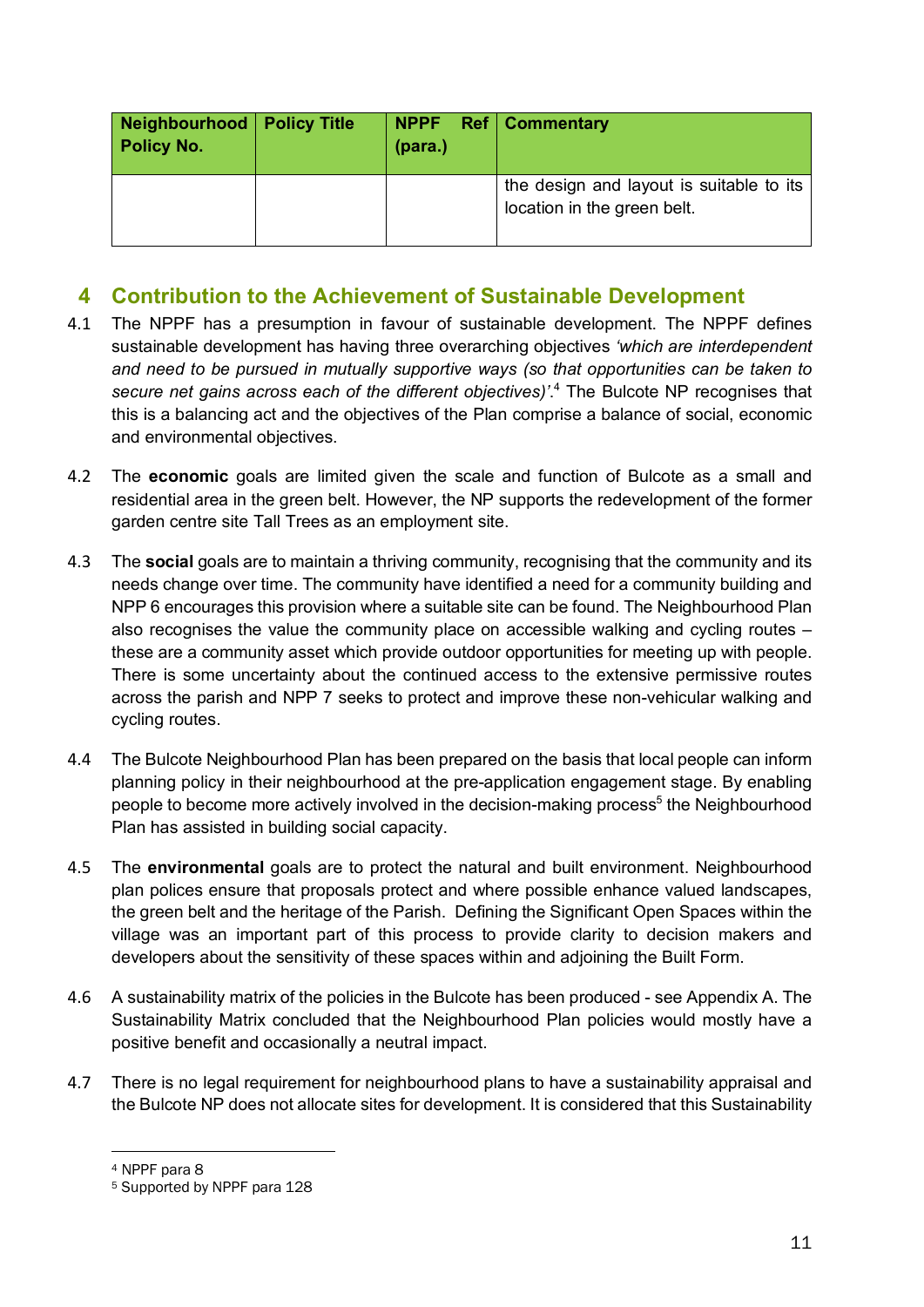Matrix is adequate in showing how the Neighbourhood Plan policies will deliver sustainable development.

#### **5 Compatibility with EU Obligations**

#### Strategic Environmental Assessment (SEA) and Habitat Regulation Assessment (HRA) Screening

- 5.1 The environmental assessment of plans with a significant environmental impact is a requirement of the EC Directive on the assessment of plans and programmes on the environment (Directive 2001/42/EC), known as the Strategic Environmental Assessment (SEA) Directive. A Screening Report has been prepared by NSDC for Bulcote Parish Council to determine whether or not the Bulcote Neighbourhood Plan (Regulation 14 Pre-Submission Draft) requires a SEA.
- 5.2 A SEA Screening Statement was undertaken between 17th June and 29<sup>th</sup> July 2019 and extended to  $4<sup>th</sup>$  August 2019 for Natural England. This concluded that a SEA was not required because the Neighbourhood Plan is not likely to have a significant impact on the environment.
- 5.3 A Habitats Regulation Assessment (HRA) is required where a Neighbourhood Plan is deemed likely to result in significant negative effects on protected European Sites as a result of the Plan's implementation<sup>6</sup>.
- 5.4 The Screening Statement determined whether the content of the draft Neighbourhood Plan required an HRA Appropriate Assessment. Section 5 of the SEA Screening Report confirmed that *'the Plan will not lead to a significant effect on the integrity of the Birklands & Bilhaugh*  SAC or on the Sherwood Forest ppSPA and therefore does not require a full HRA to be *undertaken.'7*
- 5.5 The SEA Screening Statement is available on the Parish Council web site along with the responses from Natural England and the Environment Agency in relation to the SEA and HRA consultation. .

#### Other EU obligations

- 5.6 The Neighbourhood Plan has regard to and is compatible with the fundamental rights and freedoms guaranteed under the **European Convention on Human Rights**. Whilst an Equality Impact Assessment Report has not been specifically prepared, great care has been taken throughout the preparation and drafting of this Plan to ensure that the views of the whole community were embraced to avoid any unintentional negative impacts on particular groups.
- 5.7 The main issues for planning are the right to family life and in preventing discrimination. The Bulcote Neighbourhood Plan makes positive contributions, such as protecting the heritage

<sup>6</sup> Article 6(3) of the EU Habitats Directive and with Regulation 61 of the Conservation of Habitats and Species Regulations 2010 (as amended).

<sup>&</sup>lt;sup>7</sup> See SEA screening report at https://www.bulcotevillage.co.uk/neighbourhood-plan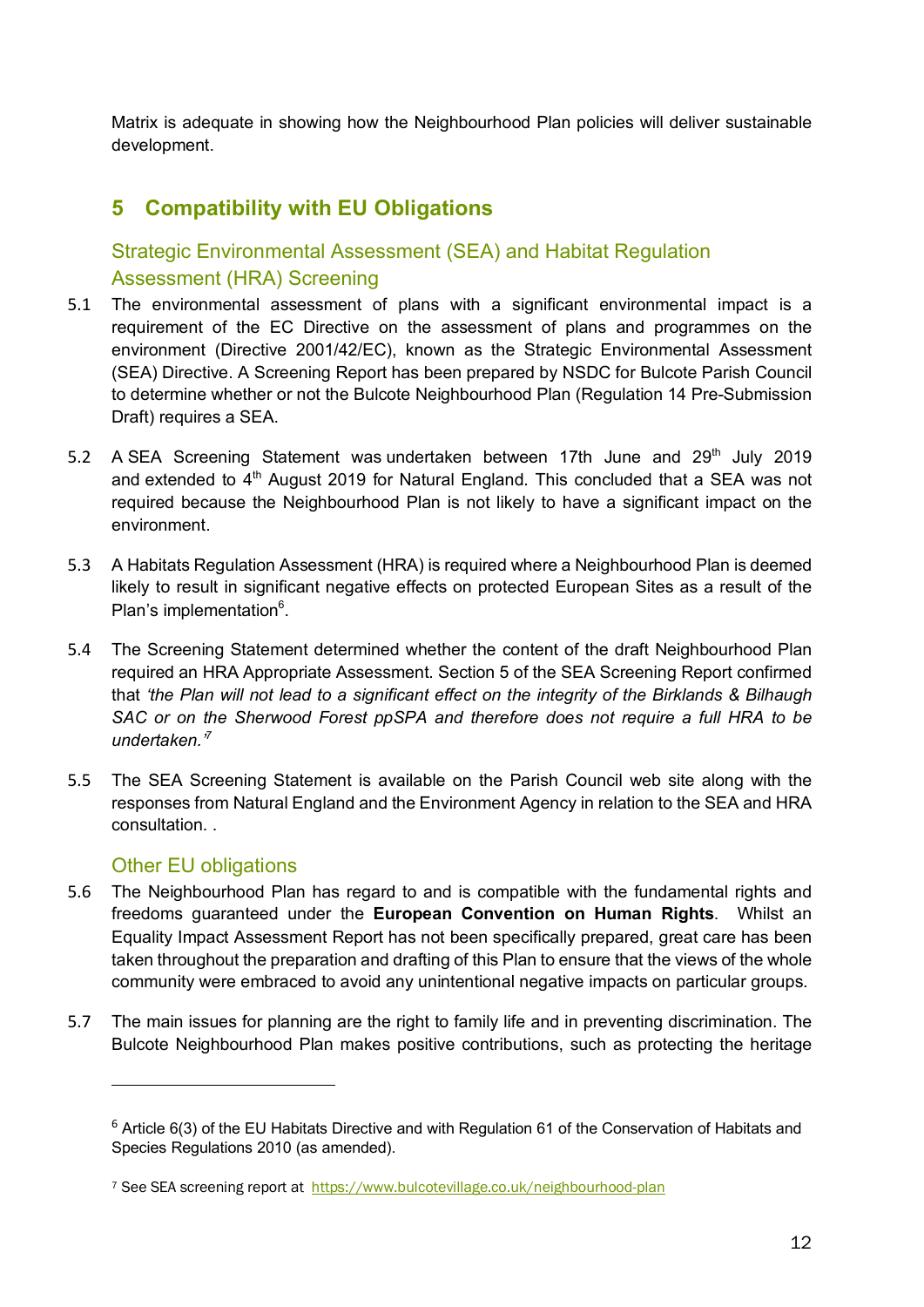and landscape of the Parish in accordance with District policies. The population profile has revealed that there are not significant numbers of people who do not speak English (as a first language) and it has not been necessary to produce consultation material in other languages.

5.8 The Neighbourhood Plan has been prepared with extensive input from the community and stakeholders as set out in the accompanying Consultation Statement. There was consultation and engagement early on in the process and residents were encouraged to participate throughout. The draft Neighbourhood Plan has been consulted on as required by Regulation 14 of the Neighbourhood Planning (General) Regulations 2012; responses have been recorded and changes have been made as per the schedule set out in the Statement of Consultation. The Consultation Statement has been prepared by the Steering Group and meets the requirements set out in Paragraph 15 (2) of the Regulations.

#### **6 General Conformity with Strategic Local Policy**

6.1 There has been a positive working relationship and close collaboration between Newark and Sherwood District Council (NSDC) and the Parish Council<sup>8</sup> including meetings with the Senior Policy Officer at NSDC to support and guide the preparation of the Neighbourhood Plan.

Newark and Sherwood District Council Amended Core Strategy 2019-2033

- 6.2 To meet the Basic Conditions, the Neighbourhood Plan is required to demonstrate general conformity with the strategic policies in the adopted Local Plan (here called the Amended Core Strategy). The Bulcote Neighbourhood Plan has been developed to be in general conformity with these strategic policies.
- 6.3 The Amended Core Strategy provides detailed guidance on where new development can take place and sets out the factors that will be considered by NSDC when considering all proposals for development.
- 6.4 Table 3 provides a summary of how each of the Neighbourhood Plan policies are in general conformity with the strategic policies in the Amended Core Strategy.

**Table 3: Assessment of how each policy in the Bulcote Neighbourhood Plan is in general conformity with the Strategic Policies in Newark and Sherwood District Council's Amended Core Strategy 2019-2033**

| <b>Strategic Policies Amended</b><br><b>Core Strategy</b>                                                                                                                                                | <b>Bulcote Neighbourhood Plan</b>                                                                                                                        |
|----------------------------------------------------------------------------------------------------------------------------------------------------------------------------------------------------------|----------------------------------------------------------------------------------------------------------------------------------------------------------|
| Spatial Policy 1 sets out the<br>settlement hierarchy for the<br>District identifying Bulcote as<br>an 'other village' covered by<br>Spatial Policy 4b Greenbelt<br>and Spatial Policy 3 Rural<br>Areas. | NPP 1 requires a positive approach to sustainable<br>development and requires development to be focused<br>within the Built Form and to be very limited. |

<sup>8</sup> Represented by the Neighbourhood Plan Steering Group which includes Parish Councillors having regular meetings with officers from Newark and Sherwood District Council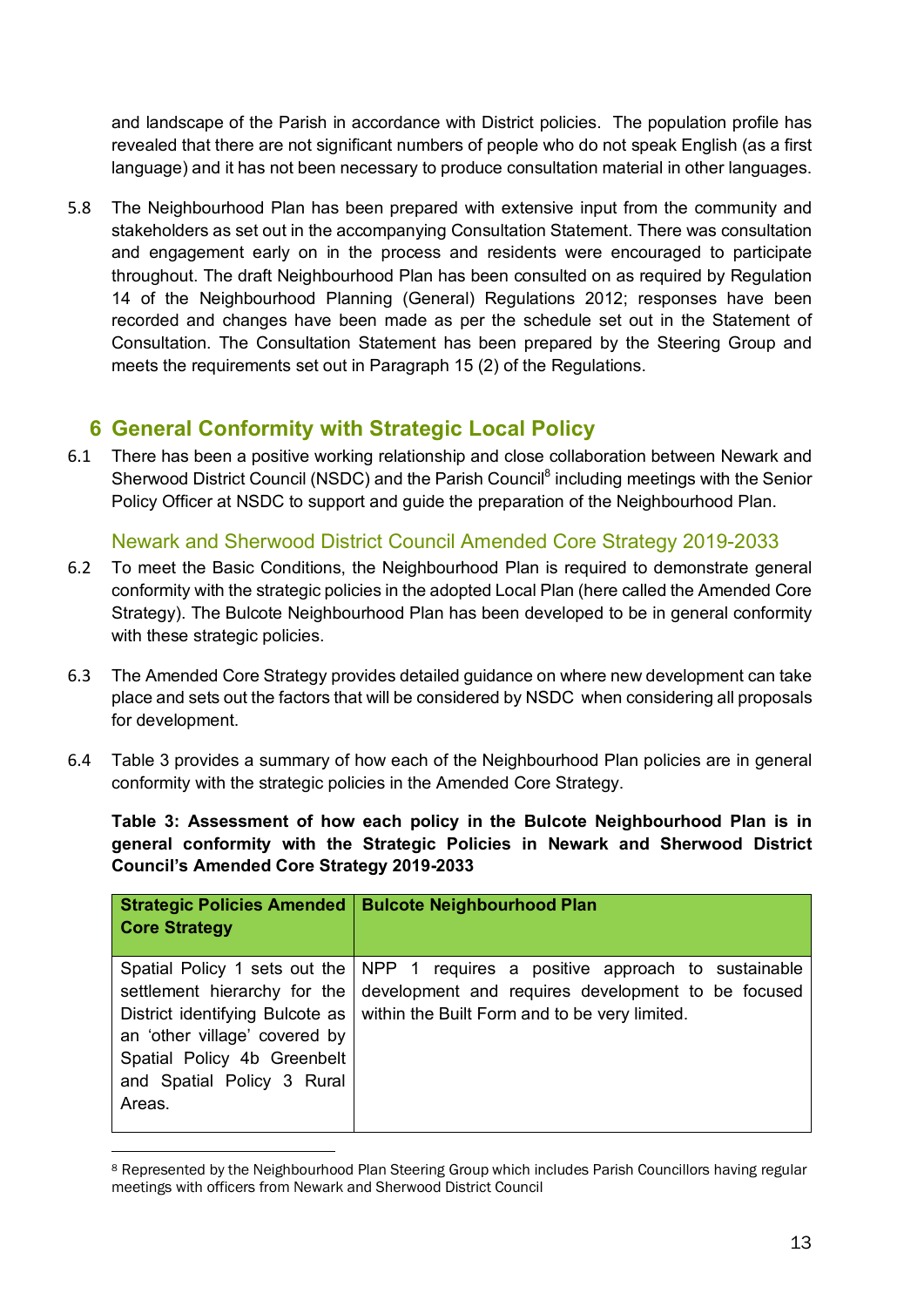| <b>Strategic Policies Amended</b>                                                                                                                                                                                                                                                                                                                                                                                                                                               | <b>Bulcote Neighbourhood Plan</b>                                                                                                                                                                                                                                                                                                                                                                                                           |
|---------------------------------------------------------------------------------------------------------------------------------------------------------------------------------------------------------------------------------------------------------------------------------------------------------------------------------------------------------------------------------------------------------------------------------------------------------------------------------|---------------------------------------------------------------------------------------------------------------------------------------------------------------------------------------------------------------------------------------------------------------------------------------------------------------------------------------------------------------------------------------------------------------------------------------------|
| <b>Core Strategy</b>                                                                                                                                                                                                                                                                                                                                                                                                                                                            |                                                                                                                                                                                                                                                                                                                                                                                                                                             |
| Spatial Policy 3 Rural areas<br>relates to that part of Bulcote<br>that adjoins Burton Joyce (i.e.<br>that is not in the greenbelt).<br>Appropriate development is<br>defined as being small in<br>scale and located in villages<br>that have services. Spatial<br>Policy 3 sets out criteria<br>which<br>against<br>new<br>development proposals will<br>be considered in Bulcote<br>parish (outside the green belt)<br>these are: location, scale,<br>impact, character, need | NPP 1 provides a policy framework to make the criteria in<br>NSDC's SP3 Bulcote specific<br>NPP 2 seeks to protect landscape character - key view<br>corridors are identified which contribute to the open,<br>rural character and are particularly sensitive to<br>development.                                                                                                                                                            |
| Spatial Policy 4A and 4B                                                                                                                                                                                                                                                                                                                                                                                                                                                        | NPP 1 seeks development in the green belt where it is<br>consistent with SP 4A and 4B                                                                                                                                                                                                                                                                                                                                                       |
| Spatial Policy 8 Protecting<br>and Promoting Community<br><b>Facilities</b><br>supports<br>new<br>facilities where they address a<br>shortfall in provision                                                                                                                                                                                                                                                                                                                     | NPP 6 supports the provision of a community building<br>(there is no adequate indoor space for the community in the<br>Parish) in a location consistent with Green Belt and District<br>policies.                                                                                                                                                                                                                                           |
| Core Policy 6 supports the<br>retention and safeguarding of<br>employment land where there<br>is a reasonable prospect of<br>them being required for that<br>purpose.                                                                                                                                                                                                                                                                                                           | NPP 8 supports the reuse of the Tall Trees Garden Centre<br>site for employment uses.                                                                                                                                                                                                                                                                                                                                                       |
| Core Policy 9 Sustainable<br>Design<br>expects<br>new<br>development to demonstrate<br>high standard of sustainable<br>design,<br>minimise<br>the<br>production<br>of<br>waste<br>and<br>encourage the use of SuDS.<br>Core Policy 10 Climate<br>Change<br>encourages<br>new<br>development that minimise                                                                                                                                                                       | NPP 3 defines what high quality design is in the context of<br>Bulcote referencing the Bulcote Design Guide to ensure<br>that development proposals respond to the local character<br>and history and promote or reinforce local distinctiveness.<br>NPP 3 encourages innovative approaches to construction<br>to improve energy efficiency and encourages SuDs<br>schemes that mimic natural drainage patterns to improve<br>biodiversity. |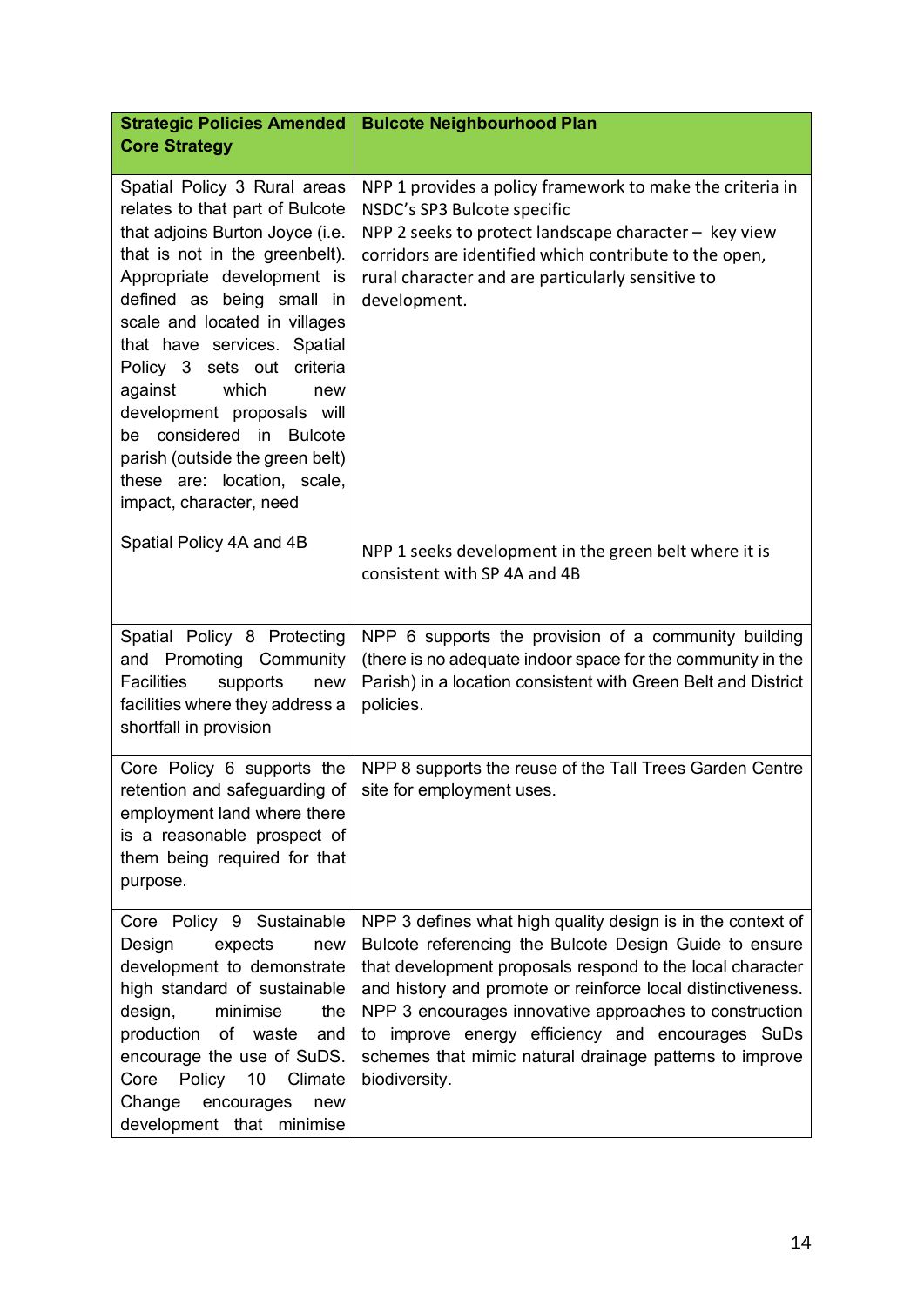| <b>Strategic Policies Amended</b><br><b>Core Strategy</b>                                                                                                                                                                                                                                                                                                                                                  | <b>Bulcote Neighbourhood Plan</b>                                                                                                                                                                                                                                                                                                                                                                                                                                                                                                                                                                                                                           |
|------------------------------------------------------------------------------------------------------------------------------------------------------------------------------------------------------------------------------------------------------------------------------------------------------------------------------------------------------------------------------------------------------------|-------------------------------------------------------------------------------------------------------------------------------------------------------------------------------------------------------------------------------------------------------------------------------------------------------------------------------------------------------------------------------------------------------------------------------------------------------------------------------------------------------------------------------------------------------------------------------------------------------------------------------------------------------------|
|                                                                                                                                                                                                                                                                                                                                                                                                            |                                                                                                                                                                                                                                                                                                                                                                                                                                                                                                                                                                                                                                                             |
| their<br>impact<br>the<br>on<br>environment.                                                                                                                                                                                                                                                                                                                                                               |                                                                                                                                                                                                                                                                                                                                                                                                                                                                                                                                                                                                                                                             |
| Core Policy 12 Biodiversity<br>and Green Infrastructure -<br>seeks<br>to<br>conserve<br>and<br>enhance the biodiversity and<br>geological diversity of the<br><b>District</b><br>by<br>working<br>with<br>partners to implement the<br>aims and proposals of the<br>Nottinghamshire<br>Local<br>Biodiversity Action Plan, the<br>Green Infrastructure Strategy<br>and the Nature Conservation<br>Strategy. | NPP 2 supports this emphasis on the conservation and<br>enhancement of the Natural Environment and draws out<br>NSDCs GI Strategy and Landscape Character Assessment<br>where it is relevant to Bulcote to provide a specific policy<br>framework for Bulcote. The Plan supports the mitigation<br>hierarchy approach setting it out for clarity and includes<br>policies for protecting important Local Green Spaces (NPP<br>4) and protecting and enhancing bio-diversity (NPP 2).<br>NPP 7 seeks to improve access to the countryside and sets<br>a policy framework to show how development should<br>improve green infrastructure where ever possible. |
| Core Policy 13 Landscape<br>Character<br>requires<br>positively<br>development<br>to<br>address the implications of<br>the landscape policy zones in<br>Landscape<br>Character<br>the<br>Assessment.                                                                                                                                                                                                       | NPP 2 reinforces this approach with the justification text to<br>NPP 2 providing detailed analysis of the landscape<br>character (including the policy zones). Further analysis of<br>key view corridors assists to provide a Bulcote specific<br>policy framework.                                                                                                                                                                                                                                                                                                                                                                                         |
| Policy 14<br>Historic<br>Core<br>Environment sets out<br>the<br>requirements<br>policy<br>to<br>minimise<br>the<br>impact<br>of<br>development on the historic<br>environment.                                                                                                                                                                                                                             | NPP 5 supports the protection of Listed Buildings from<br>inappropriate development and nominates buildings and/or<br>structures for local listing. The policy sets out a framework<br>for the protection of these heritage assets in accordance<br>with their heritage value. NPP 5 provides more policy detail<br>identifying the gaps and open spaces that are also part of<br>the historic character.                                                                                                                                                                                                                                                   |

#### **7 Conclusion**

- 7.1 It is the view of the Bulcote Neighbourhood Plan Steering Group that the foregoing has shown that the Basic Conditions as set out in Schedule 4B to the Town and Country Planning Act 1990 Act are considered to be met by the Bulcote Neighbourhood Plan and all the policies therein.
- 7.2 The Bulcote Neighbourhood Plan has appropriate regard to the NPPF, will contribute to the achievement of sustainable development, is in conformity with the strategic policies contained in NSDCs Amended Core Strategy and meets relevant EU obligations.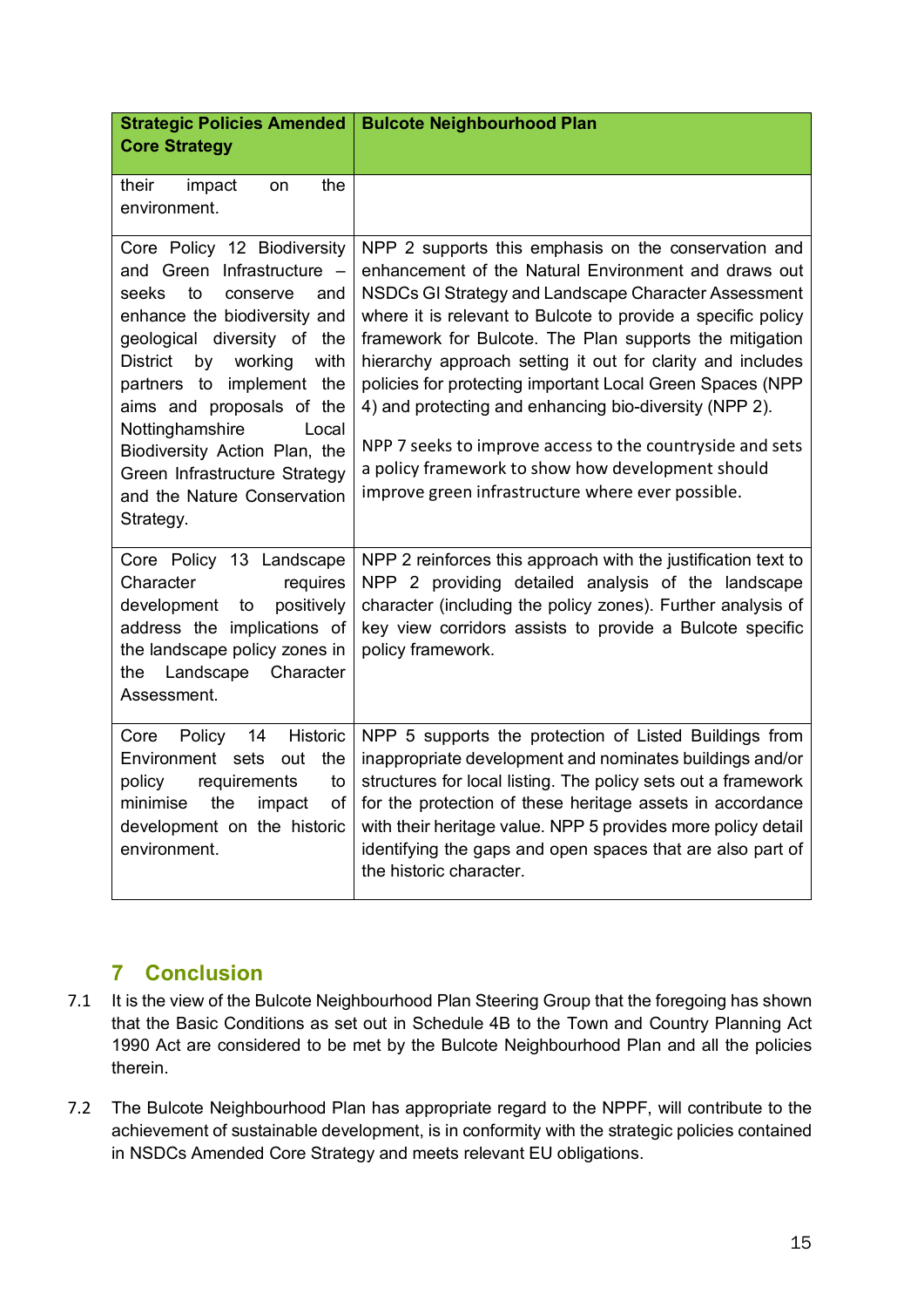7.3 On that basis, it is respectfully suggested to the Examiner that the Bulcote Neighbourhood Plan complies with Paragraph 8(2) of Schedule 4B of the Act.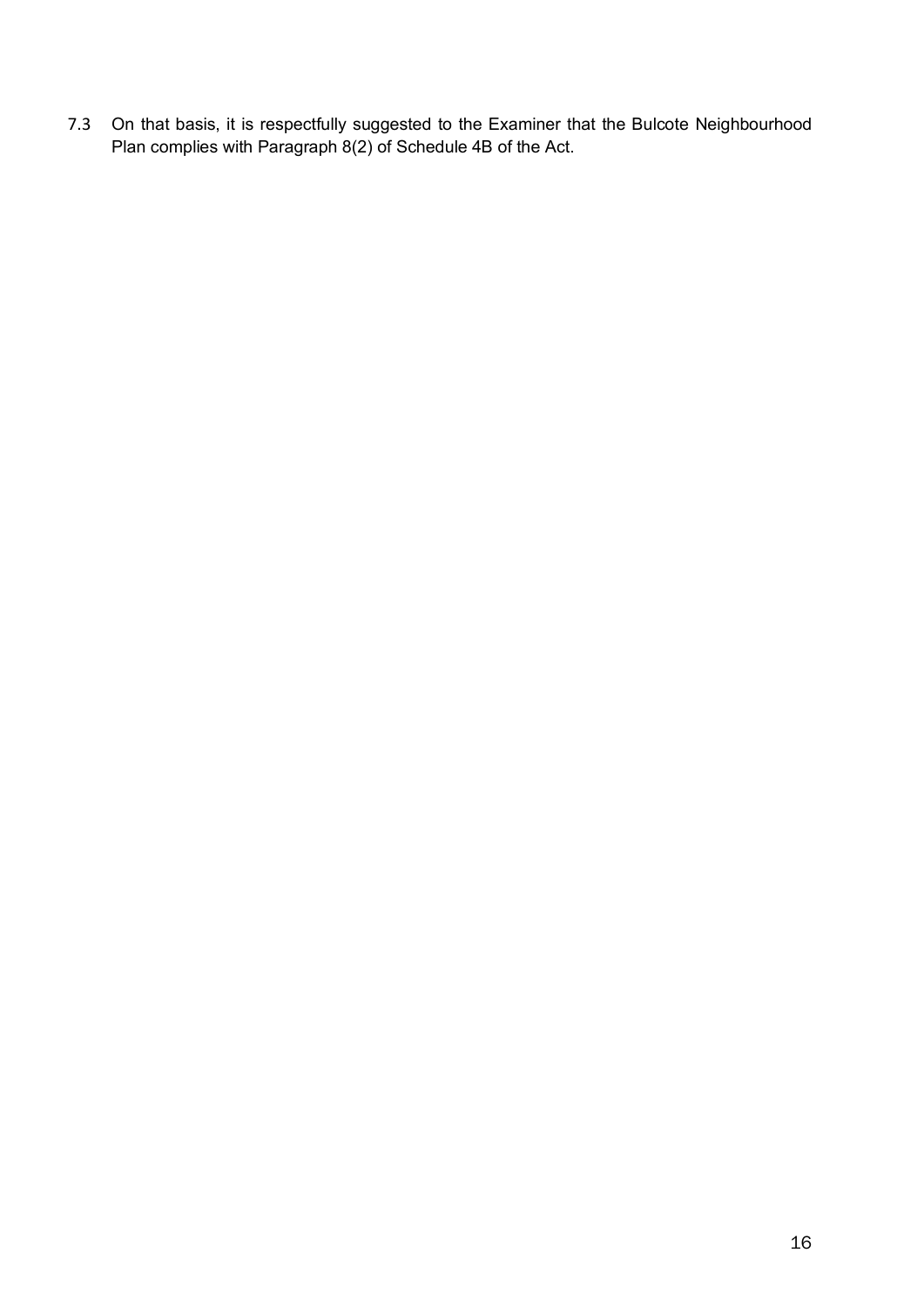### **8 Appendix A Sustainability Matrix**

| <b>Policy</b>          | <b>Environmental Impact</b> | <b>Economic Impact</b> | <b>Social Impact</b>                      |
|------------------------|-----------------------------|------------------------|-------------------------------------------|
|                        | <b>Positive impact</b>      | <b>Positive impact</b> | <b>Positive impact</b>                    |
| NPP <sub>1</sub>       | Minimises the impact        | Sets out clear         | Sets out clear                            |
| <b>Sustainable</b>     | of development on the       | guidelines for the     | guidelines for                            |
| <b>Development</b>     | environment by              | location of new        | sustainable                               |
| and the Built          | requiring development       | development.           | development to                            |
| Form of                | to be sustainable and       | Ensures that the       | provide assurance to                      |
| <b>Bulcote village</b> | defining what that          | impact of new          | existing and future                       |
|                        | means for Bulcote.          | development does       | generations that the                      |
|                        | Defines the extent of       | not diminish the local | attributes that make                      |
|                        | the Built Form so that      | character of Bulcote   | Bulcote special will                      |
|                        | the wider landscape         | Parish as a place to   | be protected as the                       |
|                        | character and natural       | live. Protecting the   | Parish grows.                             |
|                        | environment is              | quality of the place   |                                           |
|                        | protected.                  | will ensure the parish |                                           |
|                        |                             | remains a desirable    |                                           |
|                        |                             | place to live.         |                                           |
| NPP <sub>2</sub>       | <b>Positive impact</b>      | <b>Neutral Impact</b>  | <b>Positive impact</b>                    |
| <b>Protecting the</b>  | Requires development        |                        | The quality of the                        |
| Landscape              | to protect the local        |                        | landscape around                          |
| <b>Character and</b>   | landscape and requires      |                        | the village is one of                     |
| <b>Enhancing</b>       | development to make a       |                        | the most valuable                         |
| <b>Biodiversity</b>    | net contribution to         |                        | attributes; residents                     |
|                        | biodiversity.               |                        | cherish the quality                       |
|                        |                             |                        | and accessibility of                      |
|                        |                             |                        | nature. This policy                       |
|                        |                             |                        | provides assurance                        |
|                        |                             |                        | that the quality and                      |
|                        |                             |                        | quantity of the                           |
|                        |                             |                        | landscape within and                      |
|                        |                             |                        | around the village                        |
|                        |                             |                        | will remain largely                       |
|                        |                             |                        | unchanged for the<br>duration of the Plan |
|                        |                             |                        | period.                                   |
| NPP <sub>3</sub>       | <b>Positive impact</b>      | <b>Positive Impact</b> | <b>Positive Impact</b>                    |
| Importance of          | Minimises the impact        | Sets out clear         | Ensures that new                          |
| <b>Energy</b>          | of development on the       | guidelines for         | development                               |
| <b>Efficiency and</b>  | environment by              | developers and         | integrates with the                       |
| <b>High-Quality</b>    | ensuring that new           | provides existing and  | existing, creating                        |
|                        | development                 | future residents with  | high-quality                              |
|                        | contributes to the          | confidence that        |                                           |

#### **Sustainability Matrix: Bulcote Neighbourhood Plan**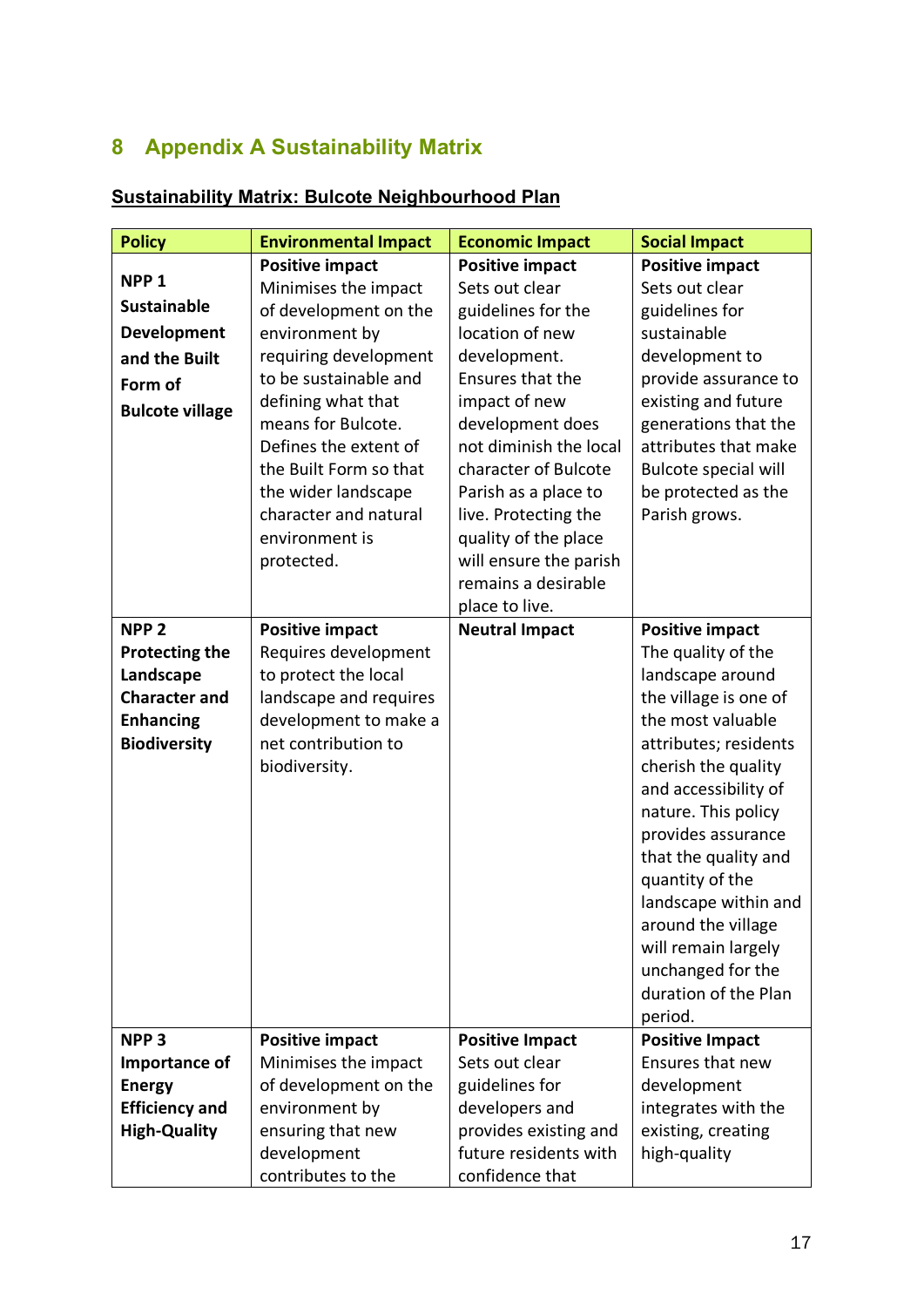| <b>Policy</b>            | <b>Environmental Impact</b>                | <b>Economic Impact</b> | <b>Social Impact</b>                      |
|--------------------------|--------------------------------------------|------------------------|-------------------------------------------|
|                          | unique characteristics                     | future development     | buildings, streets and                    |
|                          | of the different                           | will be of the highest | public spaces.                            |
|                          | character areas and                        | design quality.        |                                           |
|                          | ensures that                               |                        |                                           |
|                          | development will                           |                        |                                           |
|                          | reinforce existing                         |                        |                                           |
|                          | character. Encourages a                    |                        |                                           |
|                          | layout and design that                     |                        |                                           |
|                          | minimizes energy use                       |                        |                                           |
| <b>NPP</b><br>4          | <b>Positive Impact</b>                     | <b>Neutral Impact</b>  | <b>Positive Impact</b>                    |
| <b>Designation</b><br>of | The designation of                         |                        | These local green                         |
| Local<br>Green           | Local Green Spaces                         |                        | spaces have been                          |
| <b>Spaces</b>            | highlights the value of                    |                        | put forward by local                      |
|                          | these spaces to local                      |                        | people and are very                       |
|                          | people, the District and                   |                        | important to them;                        |
|                          | County Councils. Their                     |                        | their designation                         |
|                          | designation may result                     |                        | provides assurance                        |
|                          | in additional funding to                   |                        | that they will be                         |
|                          | support improvements                       |                        | protected from                            |
|                          | to their biodiversity and                  |                        | development for the                       |
|                          | accessibility.                             |                        | duration of the Plan                      |
|                          |                                            |                        | period. The focus on                      |
|                          |                                            |                        | them may enable                           |
|                          |                                            |                        | improved                                  |
|                          |                                            |                        | maintenance of                            |
|                          |                                            |                        | them to enhance                           |
|                          |                                            |                        | form and function.                        |
| <b>NPP</b><br>5          | <b>Positive Impact</b>                     | <b>Positive Impact</b> | <b>Positive Impact</b>                    |
| <b>Protecting</b>        | Protecting the historic                    | Protecting the         | The community                             |
| <b>Heritage Assets</b>   | environment is an                          | historic environment   | value the buildings                       |
|                          | important tenet of                         | maintains the quality  | and structures                            |
|                          | sustainable                                | of the parish $-$      | nominated for local                       |
|                          | development, this                          | ensuring Bulcote       | listing; local input                      |
|                          | policy identifies                          | remains an attractive  | into this process<br>contributes to the   |
|                          | buildings of local                         | place to live.         |                                           |
|                          | historic and/or<br>architectural value and |                        | sense of pride in                         |
|                          | provides a policy                          |                        | their place $-$ the                       |
|                          |                                            |                        | protection of the<br>historic environment |
|                          | framework to protect<br>them in accordance |                        | enhances the quality                      |
|                          | with NPPF guidelines. It                   |                        | of the built                              |
|                          | also provides more                         |                        | environment for                           |
|                          | specific policy guidance                   |                        | local people. The                         |
|                          | on the acceptable                          |                        | policy framework for                      |
|                          | scope of the                               |                        | <b>Bulcote Farm</b>                       |
|                          |                                            |                        | provides guidance to                      |